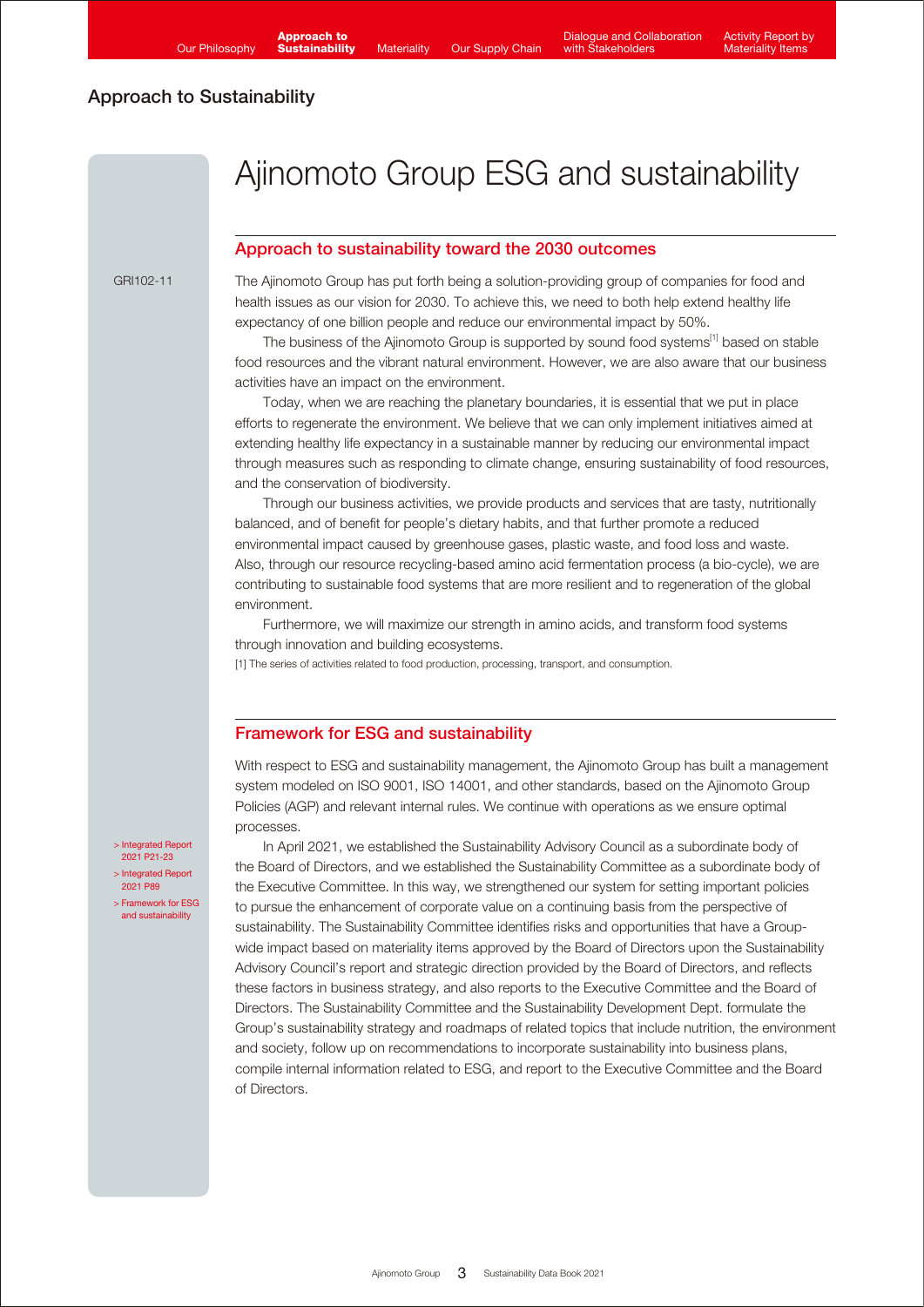# Approach to Sustainability



[1] Formulate policies and strategies / make proposals to business plans from the perspective of sustainability / follow up on measures together with the Sustainability Committee

[> Overview of the](https://www.ajinomoto.com/sustainability/framework/advisory_council.php)  **Sustainability** Advisory Council

## **Overview of the Sustainability Advisory Council**

# ■ Roles

Report to the Board of Directors after conducting investigations on the following in response to consultations from the Board.

- 1) Materiality from a long-term perspective (through the year 2050) to be reflected in the material items and strategy of Phase 2 of the Medium-Term Management Plan (fiscal 2023-2025)
- 2) Materiality from a multi-stakeholder perspective and policies for responding to environmental changes (risks and opportunities) associated with materiality
- 3) Appropriate involvement in the creation of topics and social rules expected and required of companies in the year 2030 and beyond
- 4) Goals for the year 2030 and beyond related to the creation of social value, including reducing environmental impact and extending healthy life expectancy

#### ■ Structure

The council consists of outside experts from various disciplines, including academia, emerging economy perspectives, millennial and Gen Z perspectives, and ESG/impact investors, as well as outside directors and internal officers of the Company, including the president & CEO.

#### Roles of the Sustainability Committee

The Sustainability Committee carries out the matters discussed below and reports to the Executive Committee and the Board of Directors, the contents of which are based on materiality items approved by the Board of Directors (based on reports from the Sustainability Advisory Council) and the strategic direction indicated by the Board. Matters 3) to 5) below are handled by the Risk & Crisis Subcommittee, established as a subcommittee under the Sustainability Committee.

- 1) Risks and opportunities that have a Group-wide impact based on materiality items, and reflect them in business strategy
- 2) Pursuit sustainability-related initiatives
- 3) Develop and promote risk management processes that contribute to stronger internal controls
- 4) Manage and operate crisis-related tasks (safety and security)
- 5) Respond to risks that have a Group-wide impact (task force, etc.)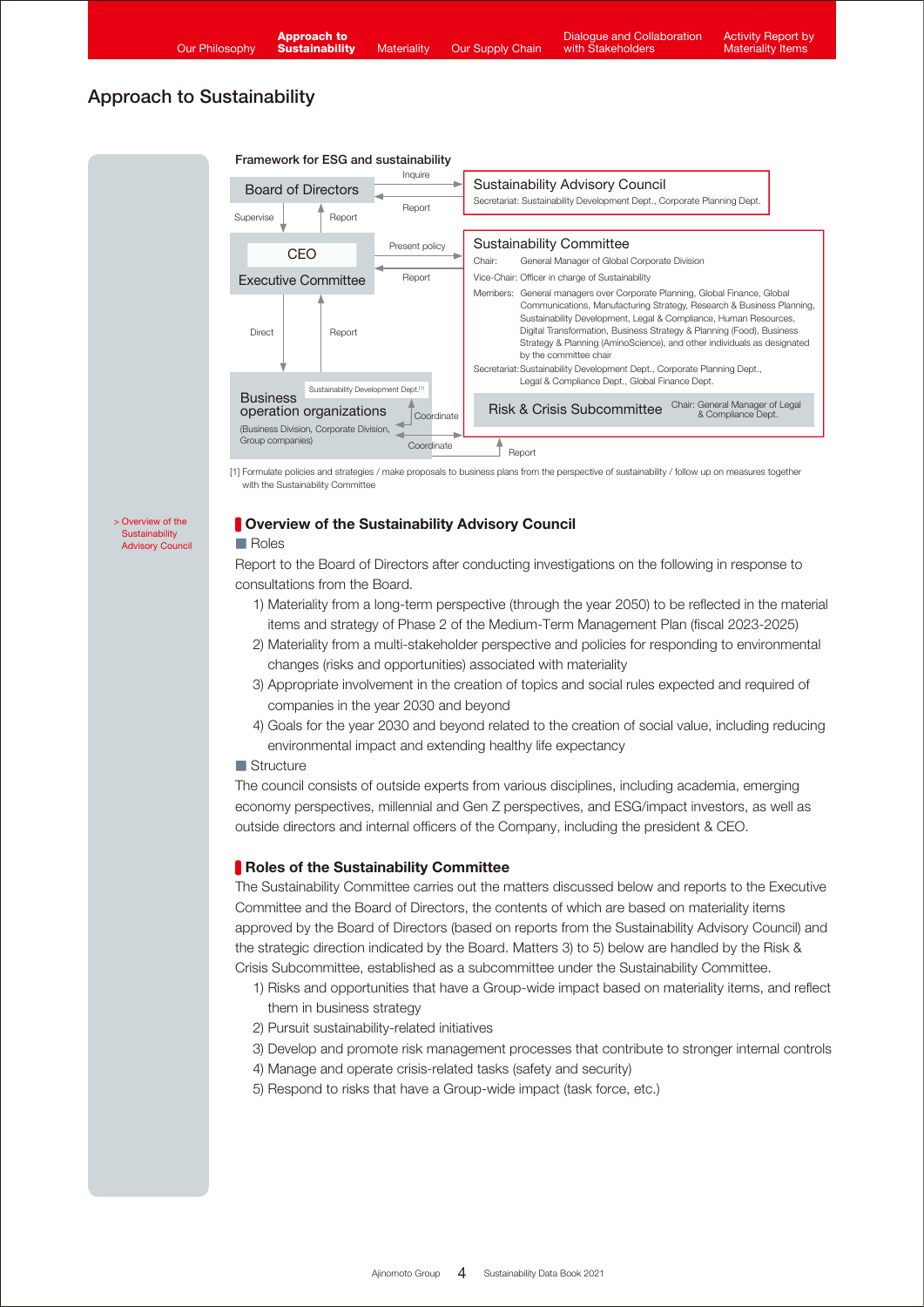## **Materiality**

# How we identify material issues

The Ajinomoto Group identifies materiality items that have a substantial impact on our ability to create value in the short, medium and long term through ASV, taking into account changes in the macro environment. Once we identify opportunities and risks from materiality items, we clarify their importance and priority, and then reflect these matters in our business activities.



#### Future plans

In response to an inquiry from our board of directors, the Sustainability Advisory Council will consider the identification of materiality items from a longterm perspective.

● The board of directors will decide new materiality items during fiscal 2021, based on reports from the Sustainability Advisory Council.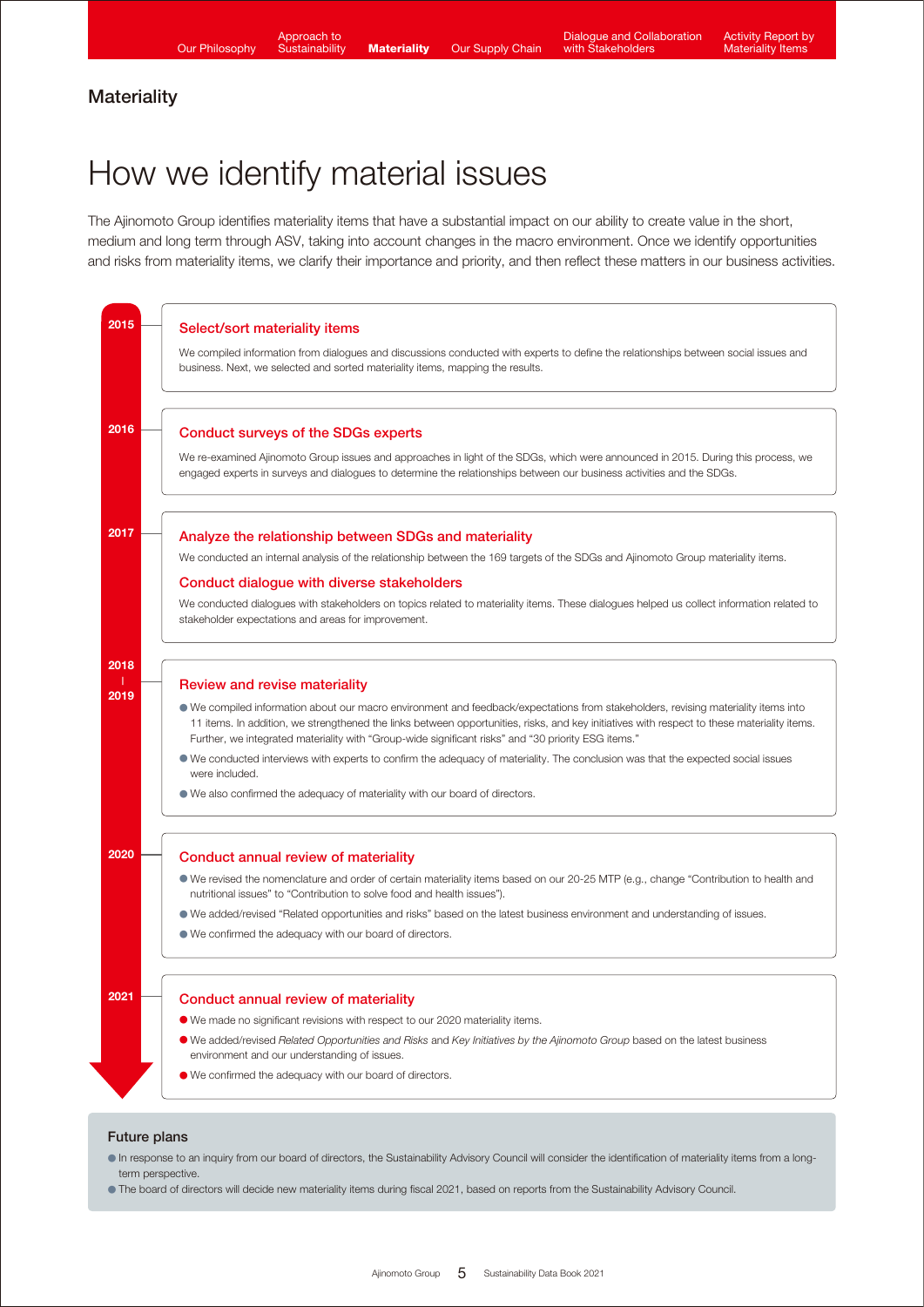# **Materiality**

# Ajinomoto Group materiality

The Ajinomoto Group conducts an annual review of materiality items, revising content based on the latest social conditions and the feedback and expectations of our stakeholders. After a careful examination of content during fiscal 2021, we did not make any major changes to materiality items. We aim to create value by identifying opportunities and risks within our materiality and developing corresponding initiatives.

| <b>Macro environment surrounding</b><br>the Ajinomoto Group                                                                                                                                                                                                 | Materiality<br>items                                  |
|-------------------------------------------------------------------------------------------------------------------------------------------------------------------------------------------------------------------------------------------------------------|-------------------------------------------------------|
| Growing world population <sup>[1]</sup><br>2019<br>2050<br>$7.7$ billion $\triangleright$ $9.7$ billion                                                                                                                                                     | Contribution to<br>solve food and<br>health issues    |
| Food production needed by 2050<br>$+50\%$ <sup>[2]</sup><br>compared to 2012<br>· Rising demand for food, water, and energy                                                                                                                                 | Rapid response<br>to consumer<br>lifestyle<br>changes |
| <b>Global population aging</b><br>Population over 65[3]                                                                                                                                                                                                     | Assurance of<br>product safety                        |
| 2050<br>2020<br>$0.73$ billion $\blacktriangleright$ 1 $.5$ billion<br>· Rising needs for extending healthy life expectancy<br>· Rising demand for healthcare                                                                                               | Diverse talent                                        |
| <b>Climate change</b><br>Global average temperature<br>+4.8°c                                                                                                                                                                                               | Climate change<br>adaptation and<br>mitigation        |
| by 2100[4]<br>· Accelerated decarbonization<br>· Physical damage from natural disasters<br>· Unstable materials sourcing                                                                                                                                    | Contribution<br>to a circular<br>economy              |
| · Breakdown in supply chain<br>Transition to the new normal in<br>the wake of the COVID-19 pandemic                                                                                                                                                         | <b>Reduction of</b><br>food loss and<br>waste         |
| · Changes in consumer behavior (in-home consumption,<br>reluctance to go out, increased delivery, etc.)<br>Increased awareness of hygiene and health<br>management                                                                                          | Sustainable<br>materials<br>sourcing                  |
| · Increased awareness of stable supply of goods (trend<br>toward local production for local consumption, etc.)<br>· Social fragmentation (polarization of rich and poor,<br>increase in the number of the poor and unemployed, etc.)                        | Conservation<br>of water<br>resources                 |
| · Increase in occasion of eating alone<br>· Promotion of the green recovery                                                                                                                                                                                 |                                                       |
| Accelerated use of digital technology<br>· Emergence of new business opportunities and competition<br>Changes in the way information, products, and<br>services are provided (e.g., e-commerce)<br>· Increasing opportunities for direct communication with | Strong<br>corporate<br>governance                     |
| consumers<br>Increase in the influence of Generation Z                                                                                                                                                                                                      | Preparation for<br>intense global                     |
| [1] United Nations (UN), 2019<br>[2] Food and Agriculture Organization of the UN, 2017<br>[3] UN, 2020                                                                                                                                                      | competition                                           |
| [4] Intergovernmental Panel on Climate Change, 2013                                                                                                                                                                                                         |                                                       |

| Materiality<br>items                                  | Specific examples                                                                                                                                                                                                                                                                                                                                                                                                                                                                                                                                                                |  |  |  |
|-------------------------------------------------------|----------------------------------------------------------------------------------------------------------------------------------------------------------------------------------------------------------------------------------------------------------------------------------------------------------------------------------------------------------------------------------------------------------------------------------------------------------------------------------------------------------------------------------------------------------------------------------|--|--|--|
| Contribution to<br>solve food and<br>health issues    | · Undernutrition and overnutrition (customer welfare)<br>· Nutrition for infants, young women, and seniors<br>· Well-being<br>· Regenerative medicine<br>· Preventive medicine                                                                                                                                                                                                                                                                                                                                                                                                   |  |  |  |
| Rapid response<br>to consumer<br>lifestyle<br>changes | · Fair marketing and advertising<br>· Product access and affordability<br>· Response to diversification of values (smart cooking, joy of eating)<br>· Eating alone, eating personalized meals                                                                                                                                                                                                                                                                                                                                                                                    |  |  |  |
| Assurance of<br>product safety                        | · Product quality and safety<br>· Fair disclosure and labeling<br>· New technology application<br>· Religious standards                                                                                                                                                                                                                                                                                                                                                                                                                                                          |  |  |  |
| Diverse talent                                        | · Labor relations<br>· Employee engagement /<br>decent work<br>· Fair labor practices<br>· Diversity and inclusion<br>Compensation and benefits<br>· Employee health, safety, and<br>· Recruitment, development and<br>well-being<br>retention                                                                                                                                                                                                                                                                                                                                   |  |  |  |
| Climate change<br>adaptation and<br>mitigation        | · Reduction of greenhouse gas emissions (Scope 1, 2, and 3)<br>· Energy management<br>· Fuel management<br>· Air quality                                                                                                                                                                                                                                                                                                                                                                                                                                                         |  |  |  |
| Contribution<br>to a circular<br>economy              | · Waste reduction and 3Rs (Reduce, Reuse, Recycle)<br>· Product packaging<br>· Waste and hazardous materials management<br>· Reduction of environmental impact from containers and packaging<br>· Lifecycle impact of products and services                                                                                                                                                                                                                                                                                                                                      |  |  |  |
| <b>Reduction of</b><br>food loss and<br>waste         | · Efficient use of materials<br>Consumer edification (sustainable consumption, etc.)<br>· Waste reduction in the distribution process                                                                                                                                                                                                                                                                                                                                                                                                                                            |  |  |  |
| Sustainable<br>materials<br>sourcing                  | · Supply chain management<br>· Biodiversity impacts<br>· Sustainable land use<br>· Deforestation control<br>· Animal welfare<br>· Elimination of child labor and<br>forced labor<br>· Animal and plant nutrition                                                                                                                                                                                                                                                                                                                                                                 |  |  |  |
| Conservation<br>of water<br>resources                 | · Water and wastewater management<br>· Agriculture and livestock water use                                                                                                                                                                                                                                                                                                                                                                                                                                                                                                       |  |  |  |
| Strong<br>corporate<br>governance                     | · Compliance<br>· Systemic risk management<br>· Accident and safety management<br>· Data security and customer privacy<br>· Competitive behavior<br>· Regulatory capture and political<br>· Intellectual property protection<br>influence<br>· Environment, social impacts on<br>· Political activities and contributions<br>assets and operations<br>· Business ethics and<br>· Succession planning<br>transparency of payments<br>· Management transparency<br>· IT management<br>· Human rights and community<br>· Response to natural disasters<br>relations<br>and diseases |  |  |  |
| Preparation for<br>intense global<br>competition      | · Business selection and focusing<br>· Early creation of innovation<br>· Open innovation<br>· Enhancement of basic infrastructure                                                                                                                                                                                                                                                                                                                                                                                                                                                |  |  |  |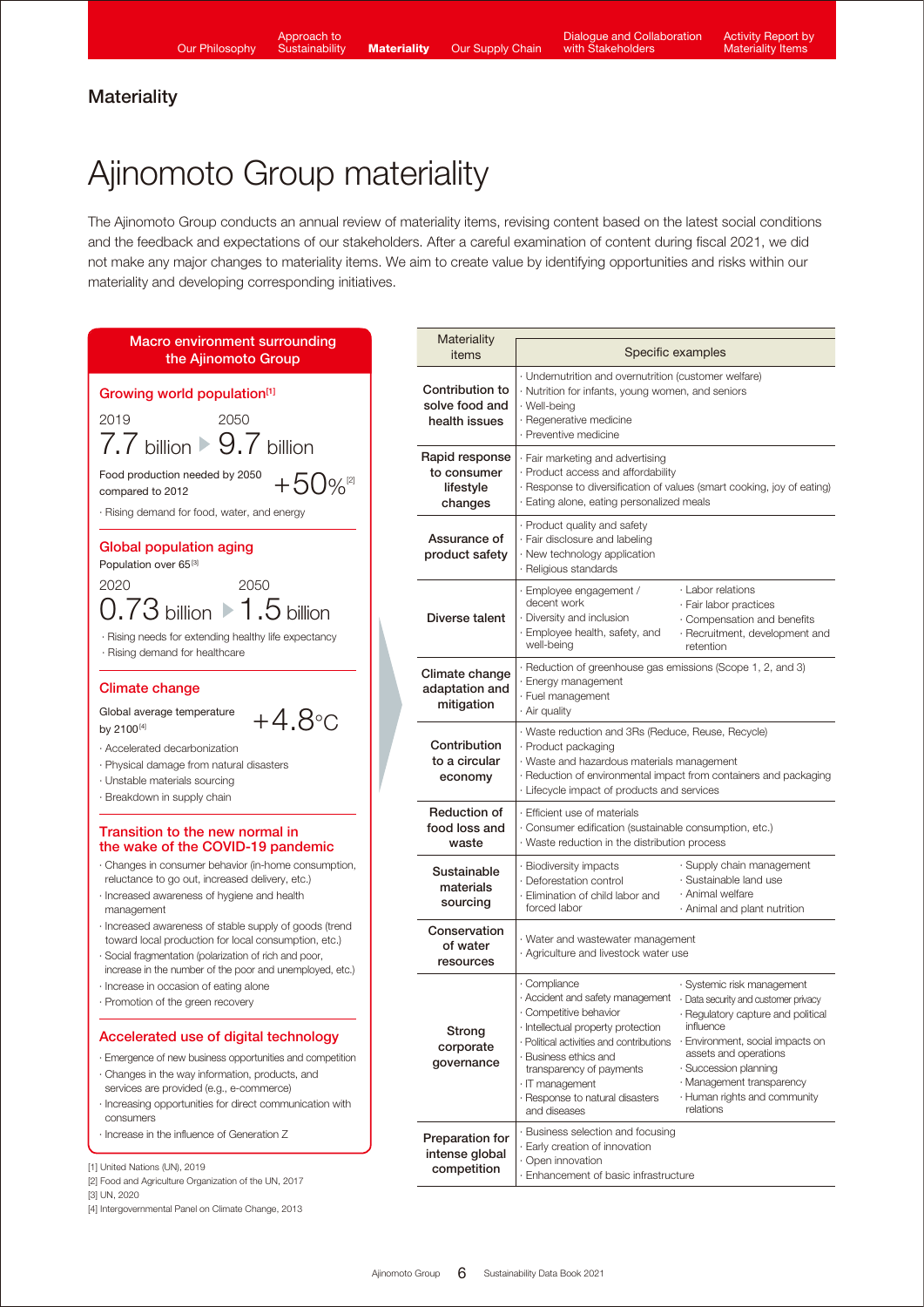| Materiality<br>items                                  | Related opportunities and risks ( $\bigcirc$ Opportunity $\bigcirc$ Risk)                                                                                                                                                                                                                                                         |                                                                                                                                                                                                                                                                                                                                                                                                                                                                                    |  |  |
|-------------------------------------------------------|-----------------------------------------------------------------------------------------------------------------------------------------------------------------------------------------------------------------------------------------------------------------------------------------------------------------------------------|------------------------------------------------------------------------------------------------------------------------------------------------------------------------------------------------------------------------------------------------------------------------------------------------------------------------------------------------------------------------------------------------------------------------------------------------------------------------------------|--|--|
| Contribution to<br>solve food and<br>health issues    | ○Revised lifestyle habits, including diet and exercise, due to<br>increasing seriousness and diversity of health issues<br>◯Brand trust<br>○Stronger laws and rules related to health and nutrition (sugar tax,<br>nutrition labeling)                                                                                            | Olnvolvement of food and nutrition in predictive prevention<br>○Development of regenerative medicine technology, antibody<br>drugs, and oligonucleotide therapeutics<br>Rising competition in the health and nutrition field                                                                                                                                                                                                                                                       |  |  |
| Rapid response<br>to consumer<br>lifestyle<br>changes | $\bigcirc$ Enhancing corporate reputation by offering the joy of eating together<br>ONew value creation using digital technology<br><b>OLOSS</b> of growth opportunities due to delayed response to consumer lifestyle changes or diversifying values                                                                             |                                                                                                                                                                                                                                                                                                                                                                                                                                                                                    |  |  |
| Assurance of<br>product safety                        | ◯Brand trust gained by increasing customer satisfaction<br>OTrust gained through fair disclosure to stakeholders<br>Olmpact on business of growing negative rumors regarding umami and MSG<br>CLower customer confidence due to product quality complaints or incidents                                                           |                                                                                                                                                                                                                                                                                                                                                                                                                                                                                    |  |  |
| Diverse talent                                        | ○ Company growth by improving employee engagement<br>○ Creation of an innovative environment<br>● Rising costs due to intense competition for human resources                                                                                                                                                                     |                                                                                                                                                                                                                                                                                                                                                                                                                                                                                    |  |  |
| Climate change<br>adaptation and<br>mitigation        | $\bigcirc$ Cost competitiveness ensured through renewable energy and reduced carbon tax burden<br>OCollaboration with outside organizations on decarbonization<br>● Failure to procure raw materials due to climate change<br>● Damaged corporate value due to delayed response to climate change                                 |                                                                                                                                                                                                                                                                                                                                                                                                                                                                                    |  |  |
| Contribution<br>to a circular<br>economy              | ○ Gaining market share through the development of environmentally friendly materials<br>● Damaged corporate value due to delays in waste reduction or recycling efforts                                                                                                                                                           |                                                                                                                                                                                                                                                                                                                                                                                                                                                                                    |  |  |
| <b>Reduction of</b><br>food loss and<br>waste         | ○Cost reduction through efforts to improve yield in the manufacturing process, reduce product returns and waste<br>● Damage to corporate value due to delays in addressing food loss and waste                                                                                                                                    |                                                                                                                                                                                                                                                                                                                                                                                                                                                                                    |  |  |
| Sustainable<br>materials<br>sourcing                  | • Failure to procure raw materials, product returns due to quality issues in the supply chain<br>• Failure to procure raw materials and damage to corporate value due to delays in addressing social and environmental issues in the<br>supply chain<br>● Failure to procure raw materials due to food resource depletion         |                                                                                                                                                                                                                                                                                                                                                                                                                                                                                    |  |  |
| Conservation<br>of water<br>resources                 | $\bigcirc$ Stable procurement of raw materials and stable supply of products by reducing water risk<br>● Production stagnation due to droughts, floods or water quality deterioration<br>● Damage to corporate value due to delays in addressing water resource conservation                                                      |                                                                                                                                                                                                                                                                                                                                                                                                                                                                                    |  |  |
| Strong<br>corporate<br>governance                     | ○ Appropriate risk-taking<br>Business continuity risk or other unexpected losses due to failures in<br>corporate governance or internal controls<br>CLack of appropriate information disclosure resulting in a loss of<br>investor confidence<br>● Decreased competitiveness due to vulnerabilities in IT<br>management structure | ● Delay or suspension of operations due to a combination of<br>natural disasters, diseases, and pandemics (COVID-19, avian<br>influenza, etc.)<br>ODisruptions to organizational operations and decline in business<br>profitability due to changes in macroeconomic conditions<br>Olmpact of intellectual property risks on business<br>Impact of sudden foreign exchange and interest rate fluctuations<br>on business<br>Higher tax burden due to changes in tax and tax effect |  |  |
| Preparation for<br>intense global<br>competition      | ◯Business foundation reform through digital disruption<br>◯Value creation from external collaboration<br>○Specialty creation through technological innovation<br>○ Establishment of competitive advantage by forecasting future<br>changes                                                                                        | Opportunity loss and loss of competitive ability due to neglect of<br>IT investment<br>Emergence of multiple competitors due to an inability to erect<br>strong barriers to entry                                                                                                                                                                                                                                                                                                  |  |  |

Our Philosophy Sustainability **Materiality** Our Supply Chain

Approach to Sustainability

Dialogue and Collaboration Activity Report by<br>
with Stakeholders Materiality Items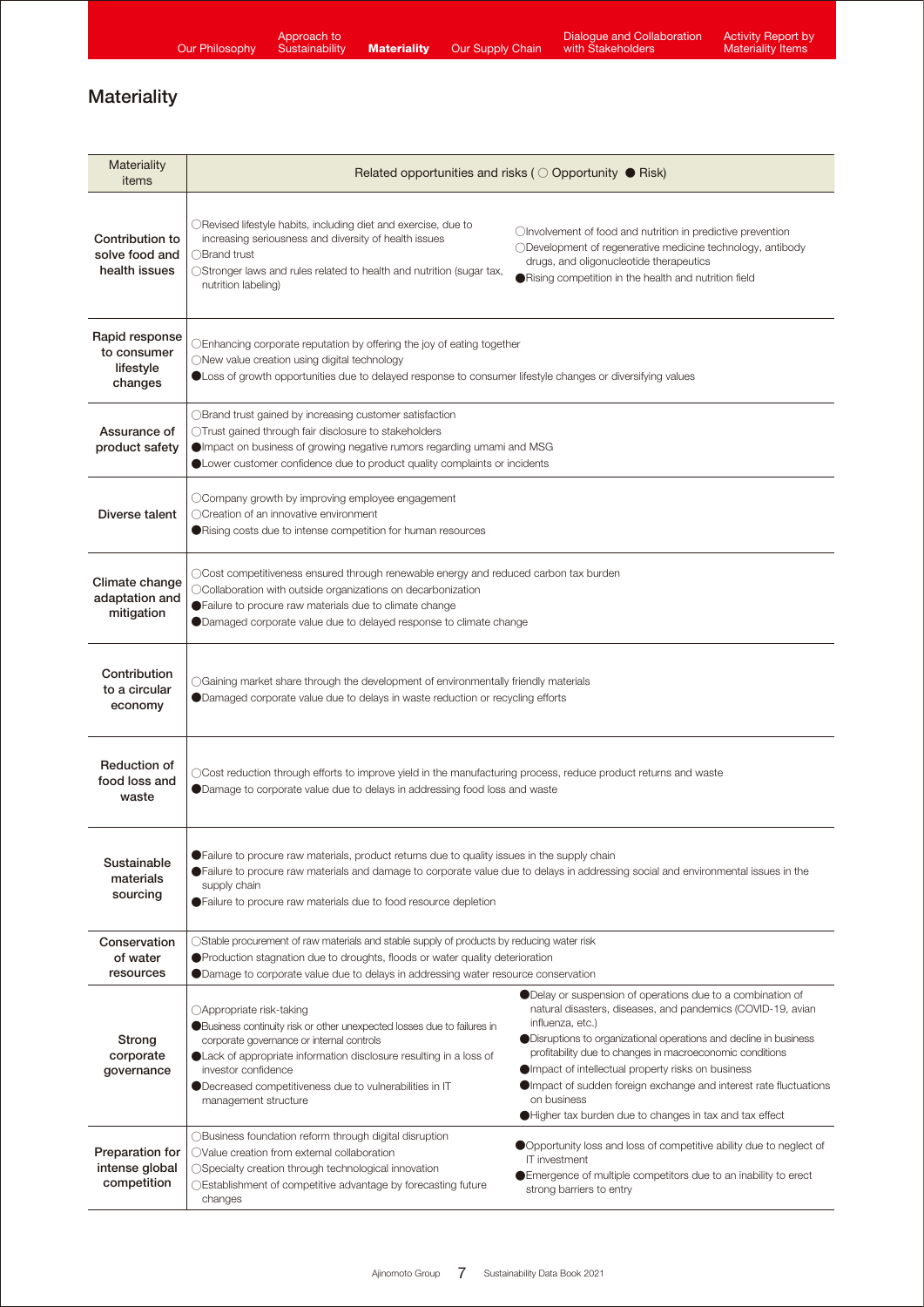# **Materiality**

| <b>Materiality</b><br>items                           | Key initiatives by the Ajinomoto Group                                                                                                                                                                                                                                                                                                                                                            |                                                                                                                                                                                                                                                                                                                      | <b>Related SDGs</b> |
|-------------------------------------------------------|---------------------------------------------------------------------------------------------------------------------------------------------------------------------------------------------------------------------------------------------------------------------------------------------------------------------------------------------------------------------------------------------------|----------------------------------------------------------------------------------------------------------------------------------------------------------------------------------------------------------------------------------------------------------------------------------------------------------------------|---------------------|
| Contribution to<br>solve food and<br>health issues    | Offering tasty food and amino acid products as well as<br>menus that nourish health and well-being<br>· "Delicious salt reduction" (umami)<br>· Promoting protein intake<br>· "Delicious sugar and fat reduction"<br>· Workforce nutrition improvement<br>· Use of nutrient profiling systems for product development                                                                             | Customized proposals of products and services<br>that are useful for improving nutrition (personalized<br>nutrition)<br>Contributing to preventive medicine through<br>"AminoIndex technology"<br>· Cell culture medium for regenerative medicine<br>Contract development and manufacturing of<br>biopharmaceuticals | w                   |
| Rapid response<br>to consumer<br>lifestyle<br>changes | Creating strong communities and social bonds<br>through food<br>Advanced marketing efforts by leveraging big data<br>and consumer data<br>Building strategies to deal with smaller markets                                                                                                                                                                                                        | · Properly delivering products, services, and<br>information to customers<br>Expanding products and services to meet the need<br>for convenience, such as smart cooking                                                                                                                                              |                     |
| Assurance of<br>product safety                        | · Providing proper information via product packaging<br>and online<br>Reflecting customer feedback on developing and<br>improving products and services                                                                                                                                                                                                                                           | Enhancing communication to share the benefits of<br>umami and MSG<br>Thorough quality assurance and human resource<br>training based on the Ajinomoto System of Quality<br>Assurance (ASQUA)                                                                                                                         |                     |
| Diverse talent                                        | Enhancing employee ASV engagement (ASV as<br>one's own initiative)<br>Promoting PDCA cycle using engagement surveys<br>Organizational culture reform to promote diversity<br>and inclusion                                                                                                                                                                                                        | Training and promotion of female employees<br>· Promoting health management<br>· Human rights awareness training<br>· Fostering a corporate culture of innovation                                                                                                                                                    | Θ                   |
| Climate change<br>adaptation and<br>mitigation        | · Long-term effort to turning the overall product<br>lifecycle carbon neutral<br>Initiatives to reduce energy use during production<br>and transportation<br>Shifting to renewable energy<br>· Use of internal carbon-pricing                                                                                                                                                                     | · Disclosing information in line with the Task Force<br>on Climate-related Financial Disclosures (TCFD)<br>(scenario analysis, etc.)<br>· Lowering environmental impact by feed-use amino<br>acids (reduction of soil and water pollution)                                                                           |                     |
| Contribution<br>to a circular<br>economy              | · Supplying highly biodegradable amino acid-based detergent<br>· Promoting the 3Rs of containers and packaging (reduction of plastic waste, etc.)<br>Eco-friendly packaging materials (mono-materials, biodegradable plastics, plant-derived materials) and<br>certified paper<br>Promoting use of environmentally friendly product labels<br>Appeals on packaging labels to reduce plastic waste |                                                                                                                                                                                                                                                                                                                      |                     |
| <b>Reduction of</b><br>food loss and<br>waste         | · Using raw materials in manufacturing process without waste<br>· Upgrading, optimizing supply chain management using digital technology<br>Reducing product returns and waste by extending product best-before dates, etc.<br>Reducing food loss and waste during product use by consumers<br>· Proposing eco-friendly lifestyles for enjoying food without leftovers                            |                                                                                                                                                                                                                                                                                                                      |                     |
| Sustainable<br>materials<br>sourcing                  | · Promoting awareness and understanding of<br>procurement policies and guidelines among suppliers<br>Establishing a CSR audit system for suppliers and<br>contract manufacturers<br>· Management of fair operating practices (traceability, etc.)<br>Establishing a PDCA cycle related to human rights<br>due diligence                                                                           | · Identifying important raw materials and engaging in<br>responsible procurement (paper, palm oil, skipjack,<br>$etc.$ )<br>Ensuring fair competition and providing thorough<br>employee training<br>Contributing to sustainable agriculture by using co-<br>products                                                | $\omega$<br>15 ihre |
| Conservation<br>of water<br>resources                 | Maintaining forests for water sources<br>Developing wastewater treatment technology                                                                                                                                                                                                                                                                                                               |                                                                                                                                                                                                                                                                                                                      | Ø                   |
| Strong<br>corporate<br>governance                     | Raising awareness of the Ajinomoto Group Policies<br>among all Group employees<br>Establishing whistleblower hotline<br>Strengthening corporate governance system<br>Stronger business continuity management (BCM)<br>Occupational safety and health management                                                                                                                                   | Selecting Group-wide significant risks and<br>considering appropriate responses<br>· Strengthening cybersecurity countermeasures by<br>ensuring information security regulations<br>· Managing intellectual property risk<br>Engagement in dialogue with various stakeholders                                        |                     |
| Preparation for<br>intense global<br>competition      | Stronger collaboration between food and<br>AminoScience divisions<br>Evolving supply chain management (digitization,<br>establish ecosystem, etc.)<br>Promoting digital transformation<br>Establishing solutions-oriented R&D structure                                                                                                                                                           | · Executing global strategy in consumer food businesses<br>(seasonings, quick nourishment, frozen foods)<br>· Competitive intelligence (medium- to long-term initiatives)<br>· Promoting open & linked innovation<br>· Reviewing global production system, logistics<br>system, and employment system                | M                   |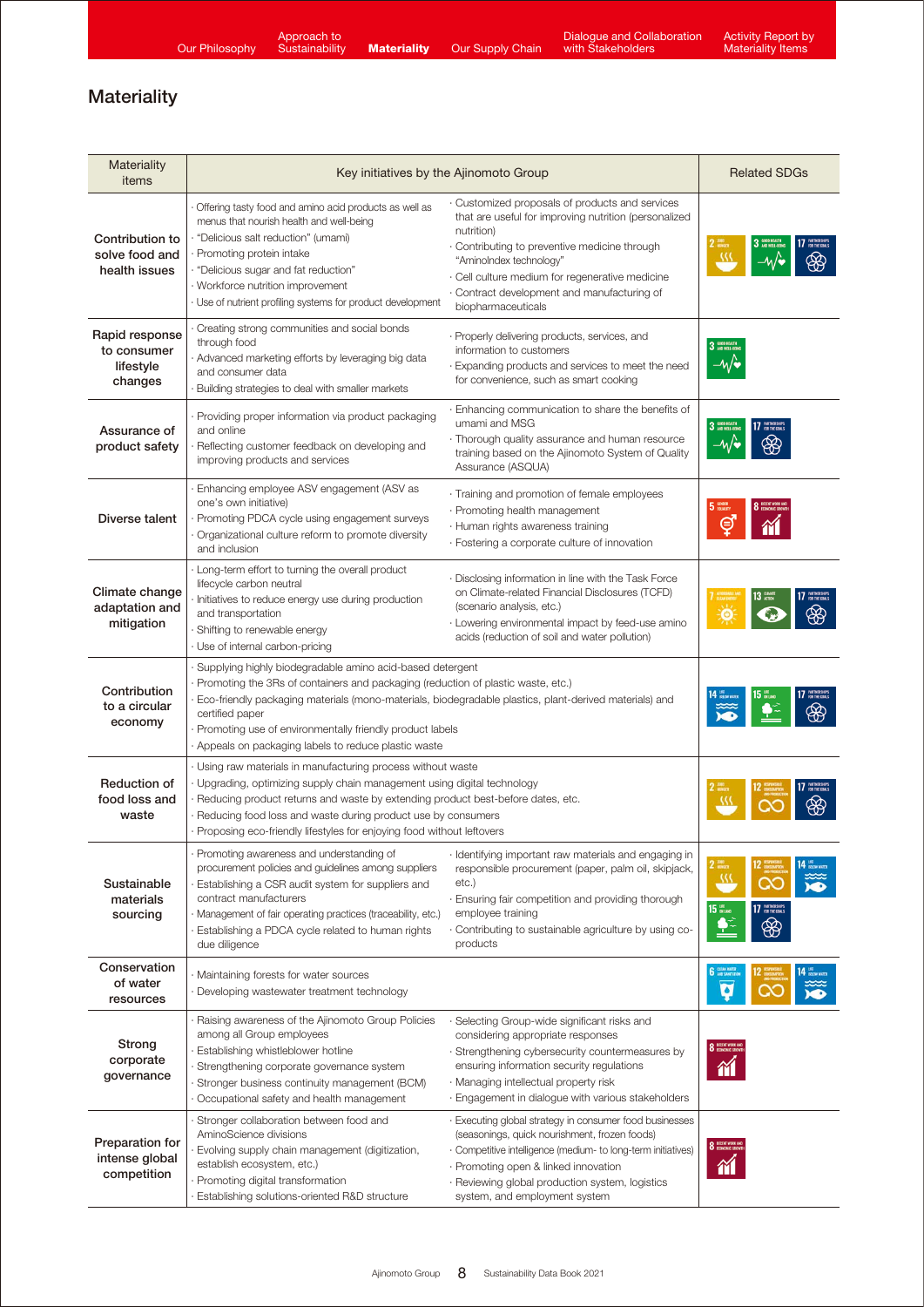Approach to **Sustainability** 

Ajinomoto Group supply chain

# Our Supply Chain

GRI102-9

[> Integrated Report](https://www.ajinomoto.co.jp/company/en/ir/library/annual/main/08/teaserItems1/00/linkList/0/link/Integrated%20Report%202021_E_A4.pdf#page=40)  2021 P39-40  $\sim$  P<sub>102</sub>

The Ajinomoto Group operates our businesses while interacting with various stakeholders engaged in every process of our global supply chain. We have identified social issues, concerns and risks closely related to each process as described below. We aim to resolve social and environmental issues through steady efforts and responses in collaboration with related parties.



#### Raw materials procurement

- Social issues and concerns
- Transition to a decarbonized society (response to climate change)
- Biodiversity Water resources Raw materials loss
- Labor shortages in agriculture, securing sufficient farmland
- Animal welfare Occupational safety and health Respect for workers' rights
- Risks
- Failure to procure raw materials due to food resource and water resource depletion
- Insufficient procurement of raw materials due to delays in addressing animal welfare, land hoarding, and deforestation
- Increased losses during the transportation and storage of raw materials
- Occupational accidents Potential human rights violation risks
- Group initiatives
- Procure environmentally friendly raw materials
- Contribute to sustainable agriculture by using co-products<sup>[1]</sup>; reduce raw material losses
- Strengthen supply chain CSR audits and collaborate to resolve issues
- Thorough quality assurance based on the Ajinomoto System of Quality Assurance (ASQUA) [1] Nutrient-rich by-products generated during amino acid production

#### **Production**

■ Social issues and concerns

- Transition to a decarbonized society (response to climate change)
- Product quality and safety Food loss and waste Water resources
- Occupational safety and health Respect for workers' rights
- Risks
- Loss of trust due to intentional contamination by mixing in foreign substances
- Environmental impact, cost increases, or production stagnation due to delay in decarbonization
- Production stagnation due to droughts, floods, and deterioration of water quality
- Occupational accidents Potential human rights violation risks
- Group initiatives
- Reduce greenhouse gas emissions by shifting to renewable energy sources
- Reduce food loss and waste at production sites
- Engage in recycling through water treatment
- Strengthen supply chain CSR audits and collaborate to resolve issues
- Occupational safety and health management
- Thorough quality assurance based on ASQUA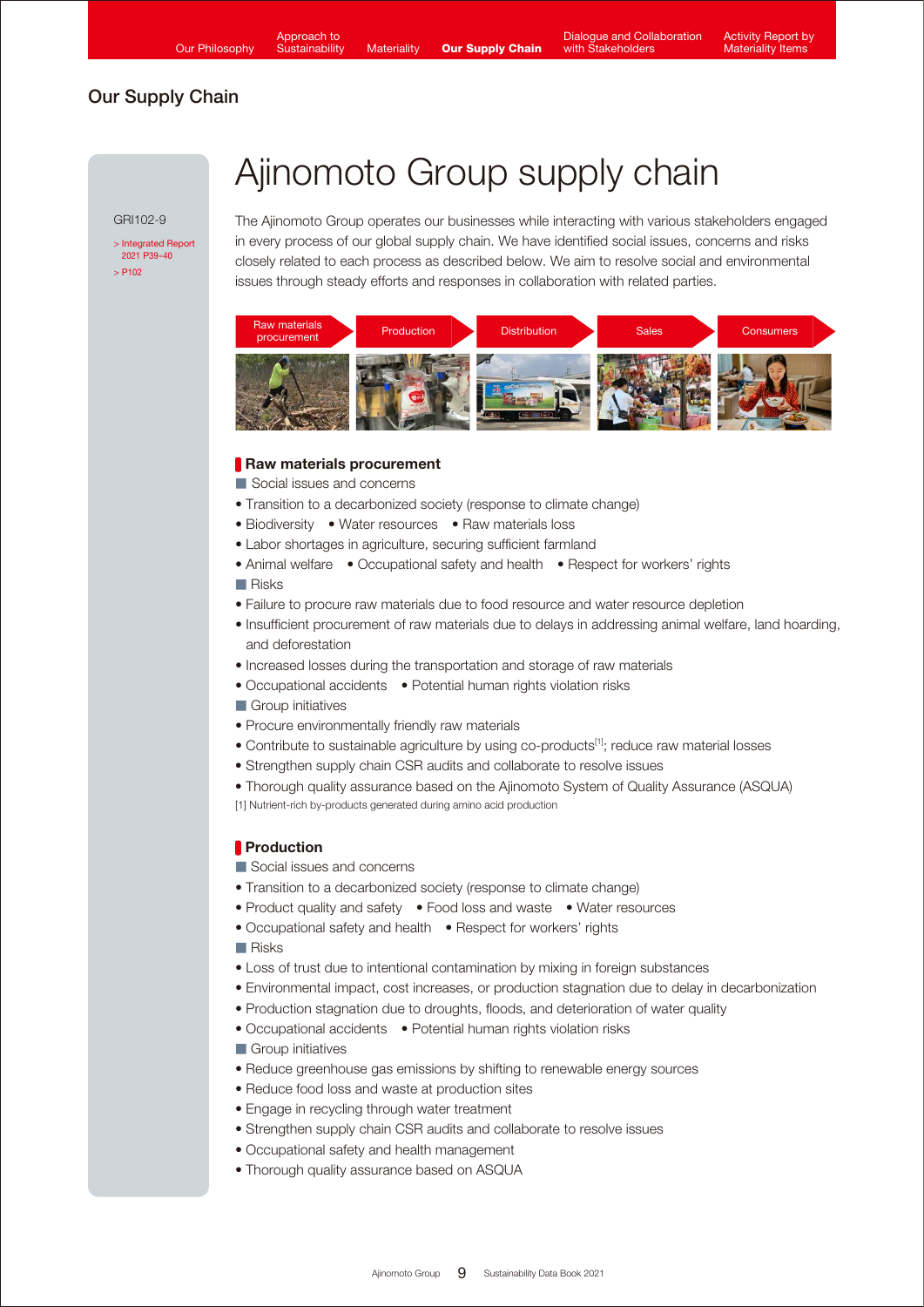# Our Supply Chain

#### **Distribution**

- Social issues and concerns
- Transition to a decarbonized society (response to climate change)
- Labor shortages and aging demographics in the logistics industry
- Increase in logistics volume due to increase in e-commerce
- Occupational safety and health Respect for workers' rights
- Risks
- Environmental impact and cost increase due to delay in decarbonization
- Logistics delays due to labor shortages Occupational accidents
- Potential human rights violation risks
- Group initiatives
- Promote modal shifts Increase the ratio of renewable energy use
- Collaborate with other companies to reduce energy consumption during transportation
- Thorough quality assurance based on ASQUA

#### **Sales**

- Social issues and concerns
- Transition to a decarbonized society (response to climate change)
- Fair competition Responsible marketing Food loss and waste
- Protect customer privacy Occupational safety and health Respect for workers' rights
- Risks
- Legal risks, including antitrust law violations, competition laws, and food safety and labeling laws
- Loss of trust due to inappropriate advertising and marketing
- Loss of trust due to insufficient consideration of personal information protection and privacy
- Occupational accidents Potential human rights violation risks
- Group initiatives
- Education regarding related laws and regulations including antitrust laws, and anti-bribery
- Implement appropriate methods of delivering products, services, and information to customers
- Reduce product returns and product disposals by extending best-before dates, improving supply chain management accuracy, etc.
- Enhance information security Thorough quality assurance based on ASQUA

#### Consumers

- Social issues and concerns
- Transition to a decarbonized society (response to climate change)
- Product quality and safety Waste (plastics) Food loss and waste Information overload
- Risks
- Erroneous use of products and health hazards
- Environmental impact due to increased waste and food loss
- Lack of understanding of correct information on food and health
- Group initiatives
- Reflect customer feedback on developing and improving products and services
- Provide appropriate information on packaging and via the internet
- Use environmentally friendly packaging materials
- Thorough quality assurance based on ASQUA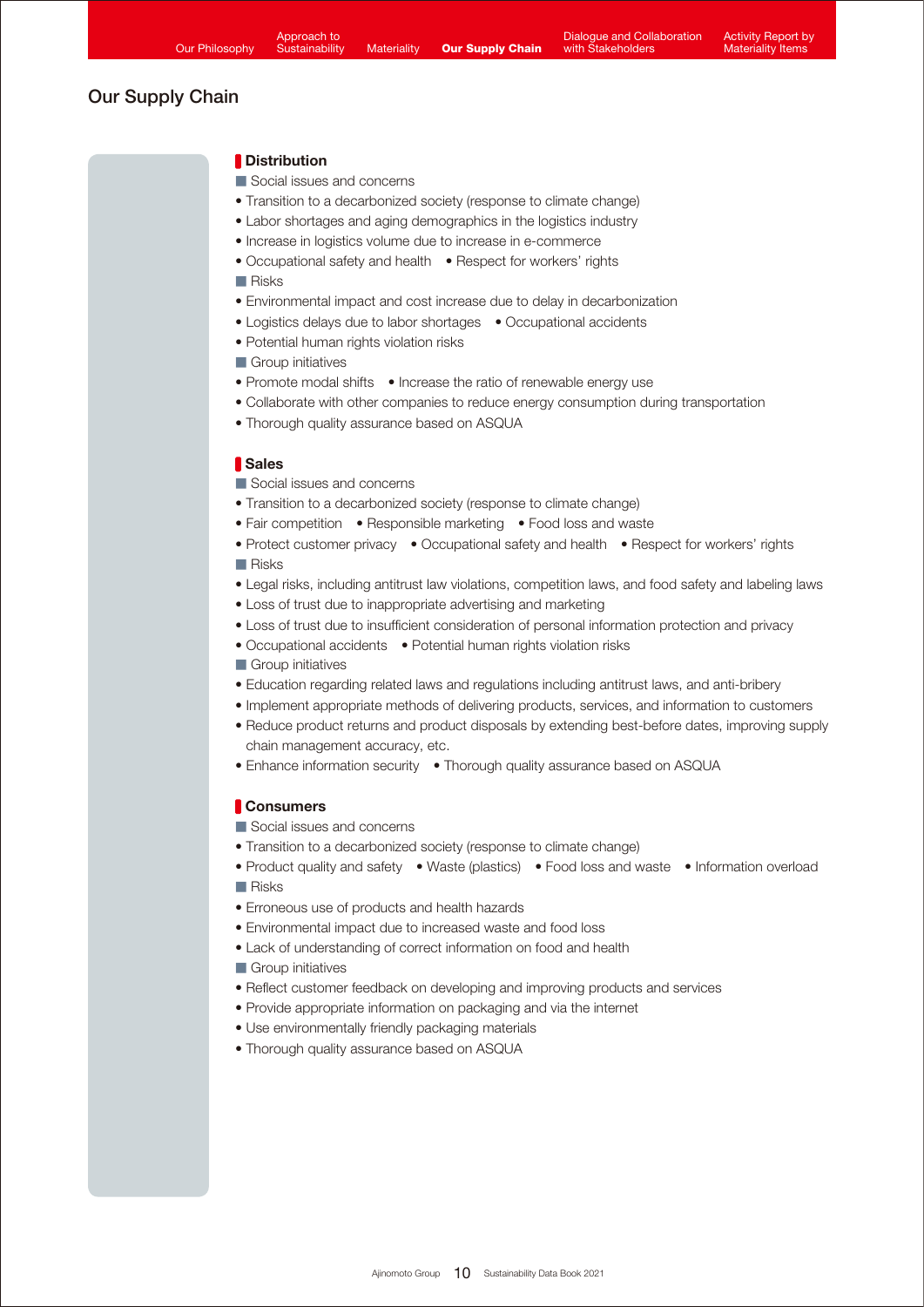[> Integrated Report](https://www.ajinomoto.co.jp/company/en/ir/library/annual/main/08/teaserItems1/00/linkList/0/link/Integrated%20Report%202021_E_A4.pdf#page=42)  2021 P41-43

# Stakeholder engagement

The Ajinomoto Group engages in ongoing dialogue with all of our stakeholders across a diverse range of forums. We reflect the opinions obtained through these dialogues in our corporate activities, leading to value creation toward solving food and health issues. We also leverage these opinions in our actions to achieve sustainability in society and the global environment.

#### Purpose of engagement

The Ajinomoto Group interacts with diverse stakeholders in the course of conducting our business. We also make use of many different kinds of capital from society and the global environment. To fulfill our responsibility for the sustainability of society and the global environment, not only must we pursue our own profit, but we must also share created value with all stakeholders. Here, we must understand and analyze the concerns of each stakeholder and their expectations of the Group. We must take this knowledge and apply it to our business activities. For this reason, we consider it important and essential for Group management to engage with each stakeholder in two-way communication.

#### **Engagement**

GRI102-40 GRI102-42 GRI102-43 The Ajinomoto Group is especially proactive in engagement with the following stakeholders, with whom we are likely to have a mutual impact in the course of doing business.

 The departments and facilities most closely linked to each stakeholder is responsible for sharing information and engaging in dialogues, serving as an interface and responsible party in communications. The results of this engagement are shared with senior management as needed. In response, we implement improvement measures and disclose information through our websites, our Sustainability Data Book, and other channels.

#### **Customers and consumers**

The Ajinomoto Group aims to contribute to health and well-being of every person on the planet by delivering our products and services. We identify the diverse preferences and needs of consumers, and then provide value that meets these preferences and needs.

 We recognize that the main expectations and concerns of customers and consumers with respect to the Group are the safety and security of our products, as well as resolutions to food and health issues.

 Based on this recognition, we established a customer call center for product inquiries. We also offer a variety of experiences and information regarding food, including factory tours and websites. Market research and other methods aid our search for the types of products and services our customers demand. We give our sincere attention to customer opinions and inquiries. Further, we analyze this feedback, and then discuss and explore issues along with methods for improvement with the relevant business unit. As an example, we received a message that our granulated seasonings tend to stick to the mouth of their container bottles under humid conditions. In response, we improved the container for our *Chuka Aji* product and other granulated seasonings. This satisfied our customers, who informed us that the seasoning no longer sticks, even when using over a steaming pot.

 We also propose solutions to consumer food and health issues. These proposals include salt reduction and the *Love Vege* program, which encourages vegetable intake, operated in collaboration with local governments, distributors, academia, and media. We share information and exchange opinions with consumers through events and lectures. These are valuable opportunities for mutual understanding and product development. During the spread of COVID-19, we disseminated

[> P53](https://www.ajinomoto.com/sustainability/pdf/2021/SDB2021en_safety.pdf#page=7)

[> P31](https://www.ajinomoto.com/sustainability/pdf/2021/SDB2021en_food.pdf#page=12)

- [> Making Nutrition a](https://www.ajinomoto.com/nutrition/making-nutrition-a-priority-during-the-pandemic)  Priority During the **Pandemic**
- > Ajinomoto Group Initiatives in th [With-COVID-19](https://www.ajinomoto.co.jp/company/jp/aboutus/covid-19/) Era (Japanese only)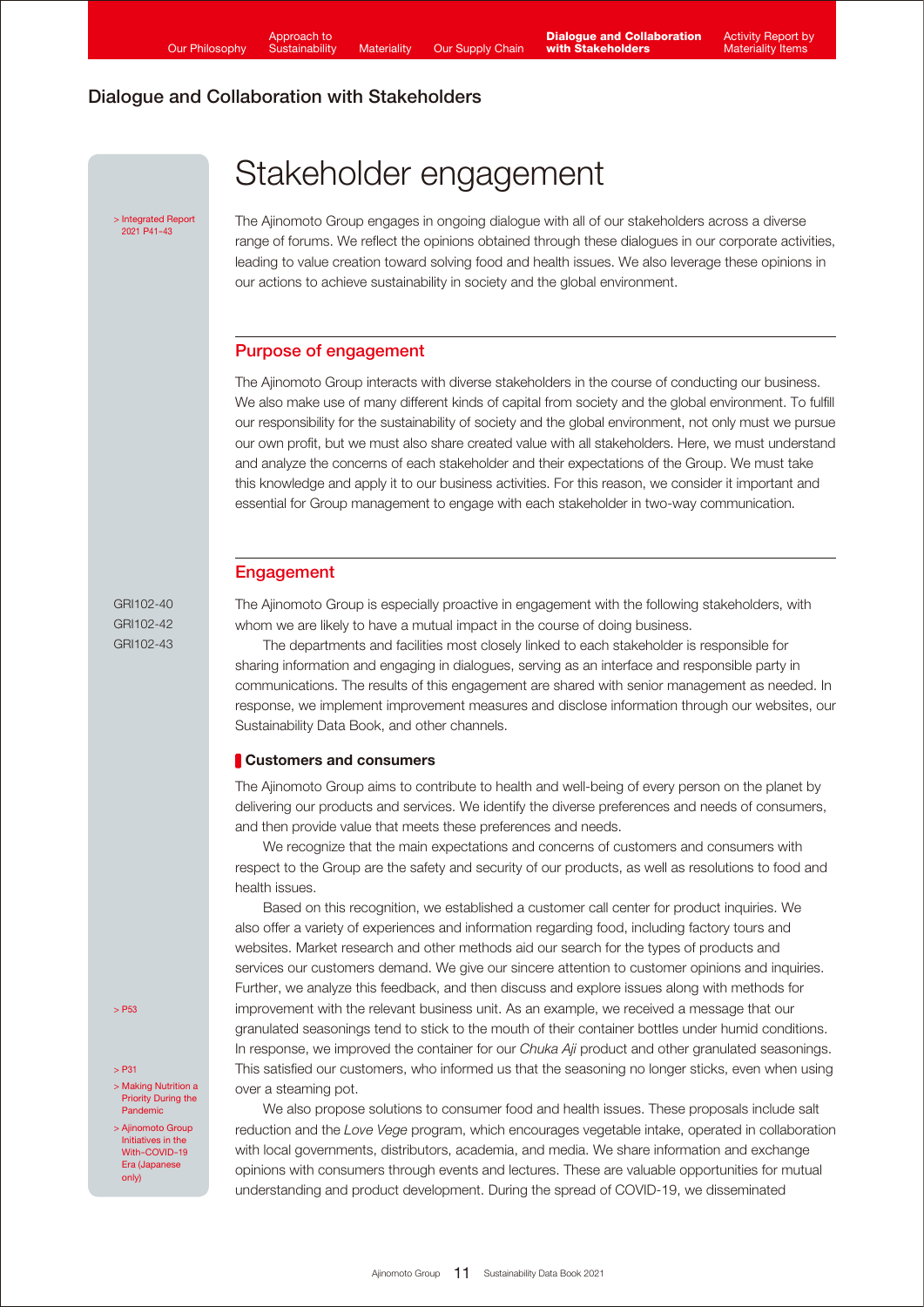information and took action to support the maintenance of health and well-being in this era of the new normal.

#### **Shareholders and investors**

Our shareholders and investors have high expectations regarding the management and the businesses of the Ajinomoto Group. We strive to enhance corporate value sustainably. Through our efforts, we endeavor to enhance shareholder return in a stable and consistent way.

 We recognize that the main expectations and concerns of shareholders and investors are constructive dialogue and stronger governance.

 We hold events to deepen an understanding of our Group. These events include general meetings of shareholders, financial results briefings, IR Days and business briefings for institutional investors and analysts, dialogues with institutional investors, company briefings for individual investors, and more. Further, we strive to disclose information in a timely and appropriate manner.

 We strive to offer immediate responses to opinions and questions received at events and during direct dialogues. We also provide content on our website to deepen an understanding of the Group, including videos of briefings and Q&A sessions. The opinions we receive provide valuable information to improve our management and IR activities. For example, our IR Days and business briefings provide opportunities to deepen an understanding of Group strengths. These activities and other events lead to enhanced dialogue with shareholders and investors.

#### **Business partners**

The Ajinomoto Group seeks mutual growth with business partners and conducts fair and transparent transactions in compliance with laws, regulations, and other rules.

 We recognize that the main expectations and concerns of our business partners with respect to the Group are the pursuit of initiatives toward sustainable supply chains and fair business practices.

 Our daily procurement and sales activities are based on the Group Shared Policy on Procurement and Group Shared Policy for Suppliers. We conduct procurement policy briefings and food defense briefings and audits to share our expectations with business partners, with which they graciously understand and cooperate.

 Through dialogues with customers (retailers) in Japan, we shared changes in dietary habits and awareness of the COVID-19 pandemic. We developed in-store offerings of immunityboosting products and local meals from around Japan that create a sense of travel for homebound individuals. We also made several proposals to help our customers (restaurants) respond to the harsh environment surrounding the food service industry due to the spread of the COVID-19, which we have learned through sales activities. These proposals reflect our expertise in seasoning products allowing clients to reduce food loss and waste, control costs, prevent food poisoning, and offer take-out menu items that taste fresh for a longer period of time.

#### **Employees**

For the Ajinomoto Group to contribute to society through our businesses and to grow as a company, we must have the active participation of every employee.

 We recognize that the main expectations and concerns of employees with respect to the Group are human resource development / career development, diversity and inclusion, improved employee engagement, compensation and benefits, and occupational safety and health.

 In addition to providing various skills development and training opportunities that support employee growth and encourage diversity and inclusion, we strive to promote an understanding of management through dialogues with the CEO and general managers of business or corporate divisions, AGP worksite meetings, and social media platform to connect employees globally.

 In our engagement survey for fiscal 2019, employees showed an extremely high level of understanding regarding ASV and Group-wide goals. However, results highlighted the issue of an insufficient connection of this understanding to their organization's goals and their own work. In other words, an insufficient connection with ASV as one's own initiative. Under our 20-25

[> IR](https://www.ajinomoto.co.jp/company/en/ir/)

[> Ajinomoto Group](https://www.ajinomoto.com/sustainability/agp/) Policies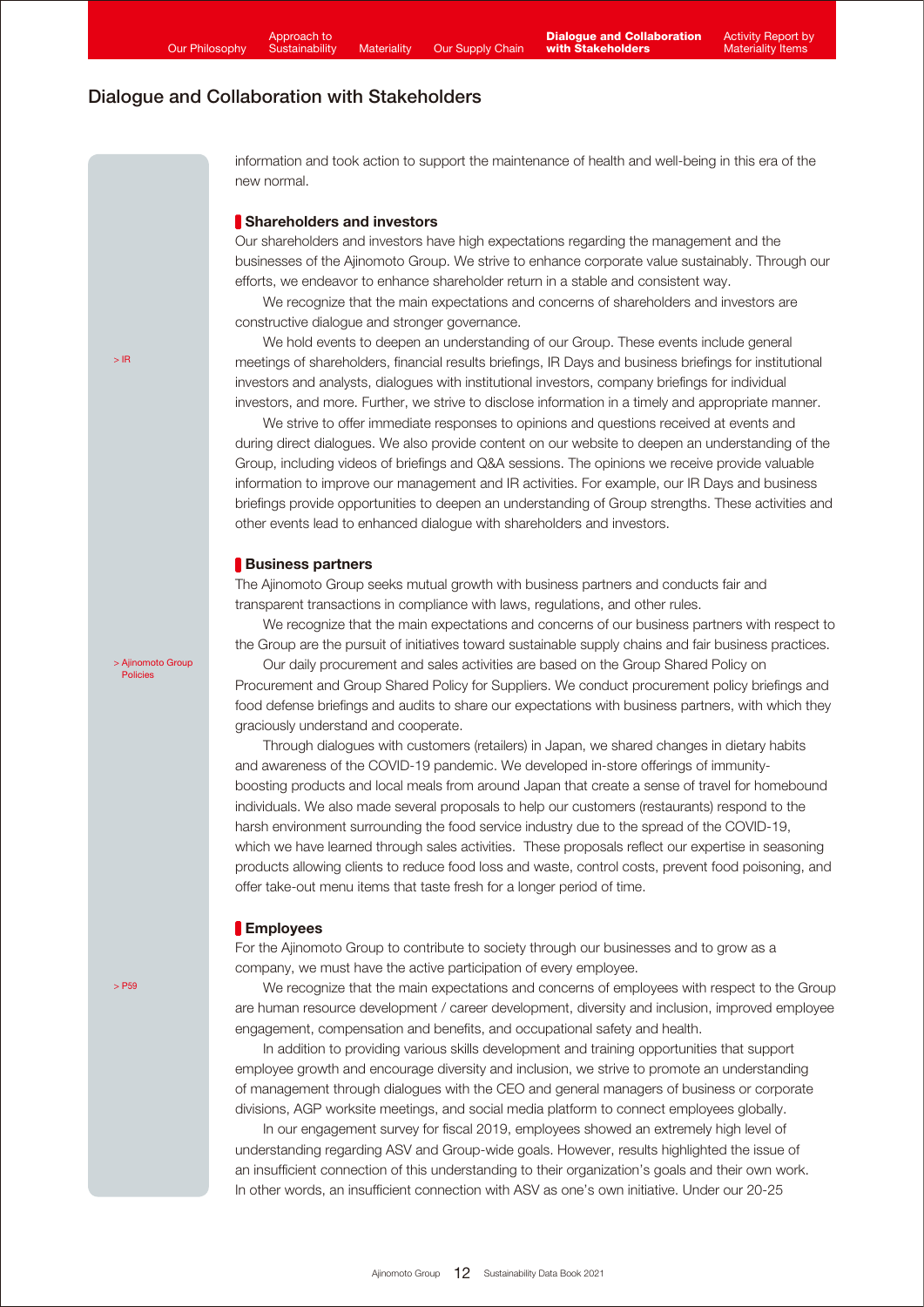MTP, we operate in a management cycle that increases ASV engagement, holding personal goal presentations and sponsoring the ASV Awards to accelerate ASV as one's own initiative. As a result of these measures, the ASV engagement score improved in the fiscal 2020 survey.

 Through dialogues between management and employees, we are also deepening a mutual understanding about the work environment, including occupational safety and health, as well as compensation and benefits.

 Hotlines and harassment consulting services are available to accept reports and consultation, and we take appropriate action in response.

We are striving to improve employee engagement through these measures.

#### **Local communities**

The Ajinomoto Group, which has business locations around the world, works to maintain communication and build relationships with local communities.

 We recognize that the main expectations and concerns of local communities with respect to the Group are community safety, environmental conservation, and sustainable development.

 The Group engages in business and provides products and services that vary from region to region. The needs of residents living within a region are also diverse. For this reason, we emphasize communication rooted in each local area. For example, the Group has been expanding into Southeast Asia since the 1960s. Since the beginning, we have established a supply system for products and services adapted to the market conditions of each region. We work closely with national and local governments to understand the health and nutrition issues that exist in the region, taking steps to resolve these issues. Our contributions to the region include proposals at retail stores in Japan on ways to increase consumption of local specialty vegetables, a school lunch project in Vietnam, and nutrition seminars for midwives in Indonesia. We also engage proactively in dialogue with consumers residing near our factories, and we sponsor events in our local communities. In the event of a natural disaster, we provide recovery assistance for the communities affected.

 After the spread of COVID-19, we provided support to households, restaurants, medical institutions, and other facilities.

Furthermore, we support needs-based activities through foundations established in three countries.

#### **Outside experts, NPOs, NGOs, and business associations**

To deepen our understanding of social issues, we hold dialogues and discussions with outside experts who have proven track records in each field, NPOs, NGOs, and business associations. We incorporate the results of these interactions in specific actions.

 We recognize that the main expectations and concerns of outside experts, NPOs, NGOs, industry groups, etc., with respect to the Ajinomoto Group are sincere dialogue and collaborative activities.

 Since February 2020, we have held eight Roundtables on Better Animal Welfare. Based on insights gained from outside experts, we revised our Group Shared Policy on Animal Welfare and our Commitment to Minimizing Animal Testing. We also hold dialogues with NPOs and NGOs such as GAIN<sup>[1]</sup>. NPOs and NGOs have expressed the expectation that the Group strengthens efforts to address the double burden of malnutrition. In response to this feedback, we take concrete action for nutritional improvement through local collaborative ecosystems and other methods.

 We participate in activities to resolve social issues through international organizations and industry-government-academia collaboration. Partners include the SUN<sup>[2]</sup> Business Network, the Japan Platform for Migrant Workers towards Responsible and Inclusive Society, and the IP Open Access Declaration Against COVID-19.

[1] Global Alliance for Improved Nutrition: A nutrition improvement NGO established in 2002 under the leadership of the United Nations

[2] Scaling Up Nutrition. A worldwide framework involving governments, people, the United Nations, aid organizations, business and academia working to resolve nutrition issues in developing countries.

 $>$  P<sub>104</sub> [> Ajinomoto Group](https://www.ajinomoto.com/sustainability/agp/) Policies [> P35](https://www.ajinomoto.com/sustainability/pdf/2021/SDB2021en_food.pdf#page=16) [> P102](https://www.ajinomoto.com/sustainability/pdf/2021/SDB2021en_sourcing.pdf#page=6) [> P122](https://www.ajinomoto.com/sustainability/pdf/2021/SDB2021en_governance.pdf#page=12)

 $>$  P119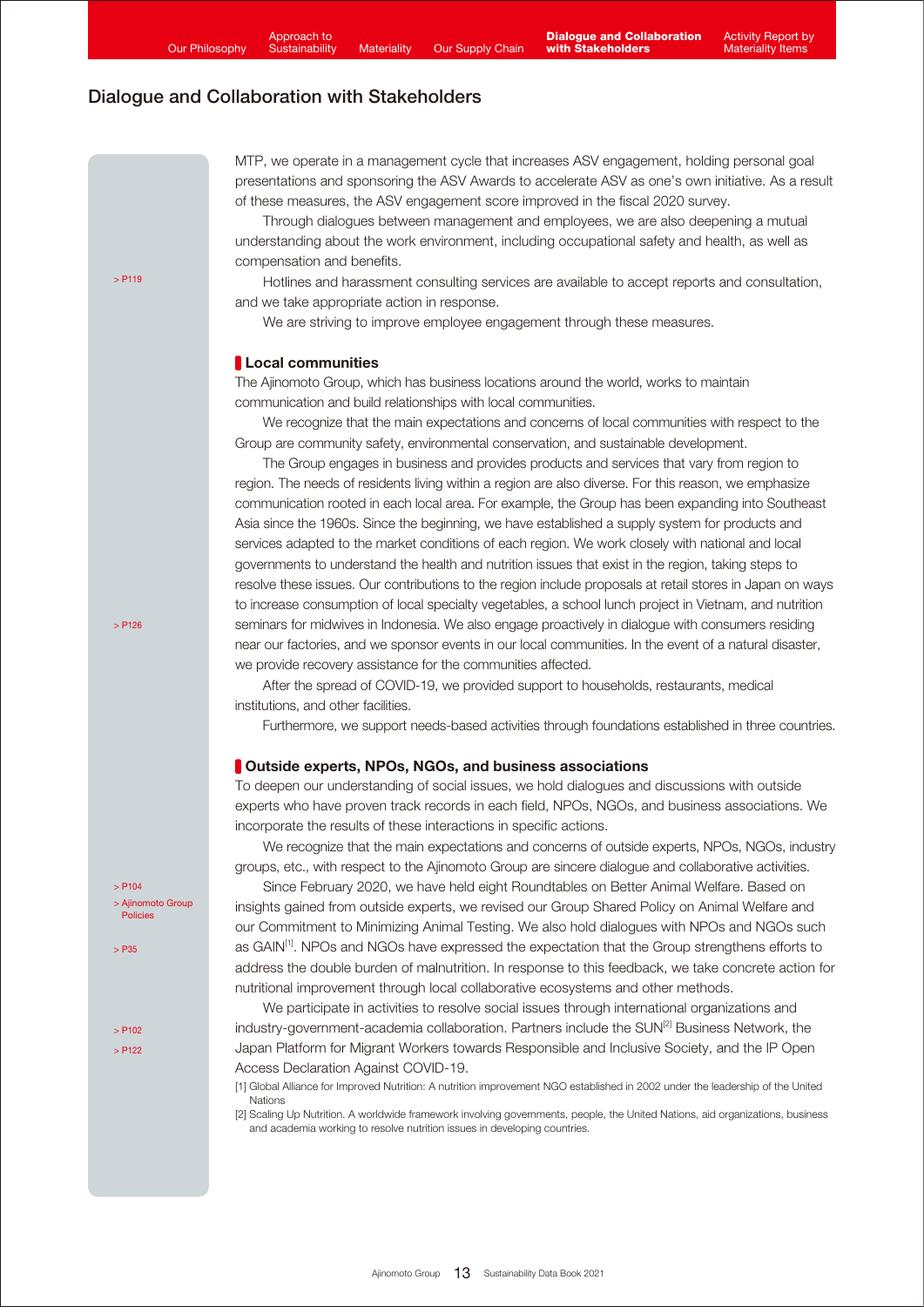In addition, we participate in dialogues at The Consumer Goods Forum (CGF), where Takaaki Nishii, Director, Representative Executive Officer, and President & CEO has served as board member since 2015. These dialogues address sustainability and include nearly 400 consumer goods manufacturers and global retailers from around the world. This has led to our efforts in health and wellness in Japan, for example, the launch of activities in April 2021 to raise awareness of salt reduction for citizens of Chiba City in collaboration with Aeon Co., Ltd., the Chiba City government, and others.

 We conduct our AIN program on an ongoing basis, supporting NPOs and NGOs working in the food and nutrition field through foundation initiatives.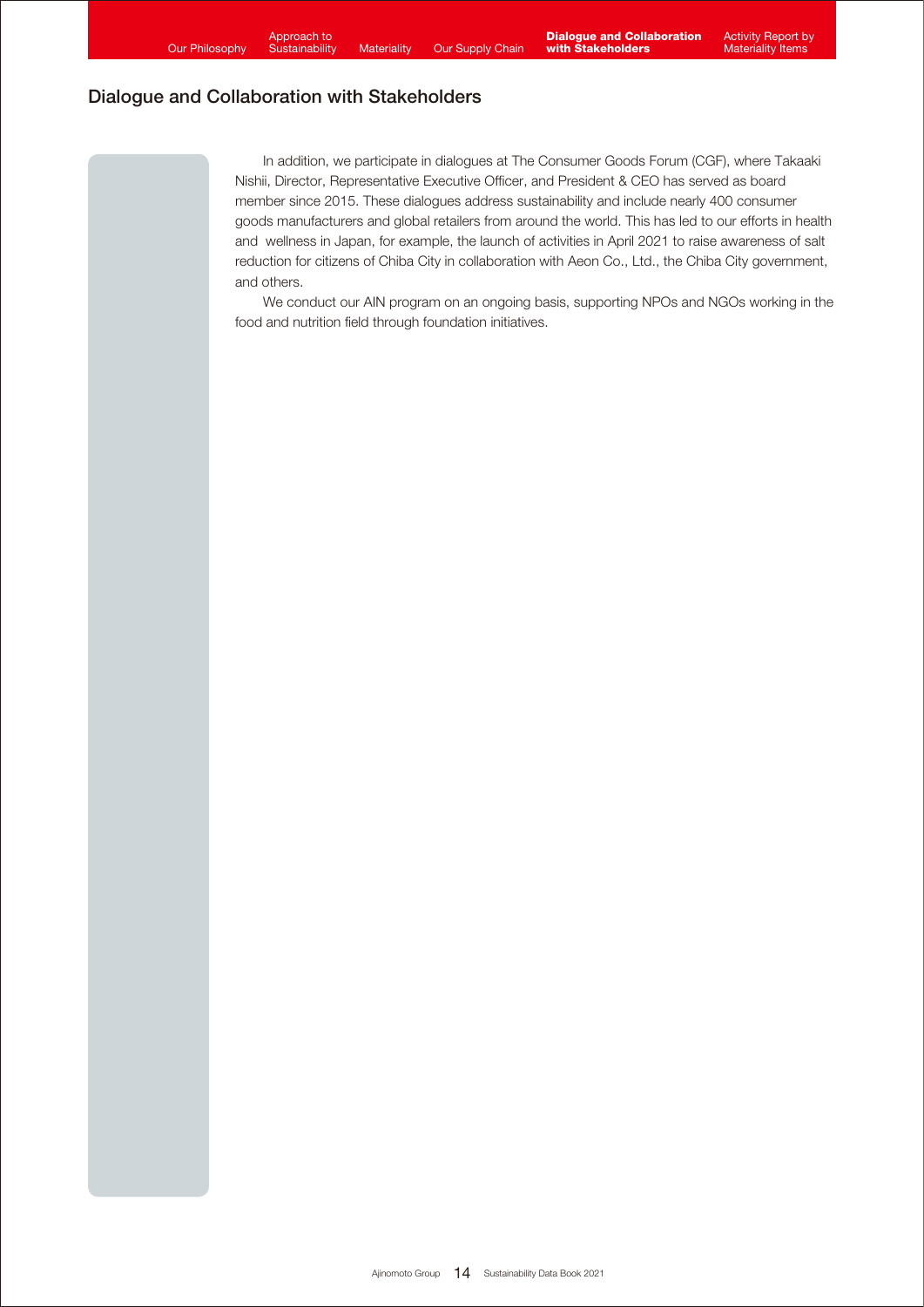# Expectations and recommendations from external stakeholders

To continue responding to varying sustainability requirements in different parts of the world, the Ajinomoto Group collected opinions from local experts on the Group's overall approach to sustainability and specific initiatives regarding human rights, the environment and other issues.

The Ajinomoto Group's visionary commitment to driving systemic change in society through innovation, awareness and consumer behavior is evident in the Group's 2020-2025 Medium-Term Management Plan to advance food value, AminoScience and ESG leadership. The Group's plans could be enhanced by:

(1) Clear, credible outcome methodology - The Group aspires to help extend the healthy life expectancy of one billion people by 2030. Defining how the Group will achieve and measure this is a critical aspect of demonstrating progress against the Group's vision and strategy. I eagerly await a clear methodology with milestones for achievement through 2030.

(2) Expanded partnerships in healthcare - The intersection between nutrition and healthcare is undeniable –The Group could forge meaningful partnerships with leading global healthcare, lifestyle and technology companies to drive ground-breaking innovation at the intersection of AminoScience, health, and well-being in ways that support SDG 3: Good Health and Well-Being targets.

(3) Bolder critical ESG targets - Climate change (which also is closely linked to health

impacts), circularity, food value chain efficiencies, and equity/inclusion are core issues that demand the Group's leadership as a prominent Japanese and global corporation. A plan to achieve net zero emissions, full circularity by design (beyond recycling), and full gender parity at all levels of the organization with a ten-year timeframe would not only benefit society and the planet, they would elevate the Group's ESG commitment to leading edge and would help the Group become a more resilient and successful business.

During 2020, the Ajinomoto Group demonstrated a welcome evolution of its approach to shared value with a clear commitment to managing for the medium to long term. The refocussed vision strongly places the company's impacts upon, and contribution to, pressing issues relating to global health and wellbeing, climate change, and the UN Sustainable Development Goals (SDGs) at the heart of strategy.

 This is to be applauded at a time when the COVID-19 pandemic has had such a significant impact on the health and wellbeing of the planet's people and highlighted the vulnerability of business as usual. Strengthening the role for the company to respond to global challenges of health, wellbeing and nutrition through innovation and technology is a major step towards driving not only a more resilient company, but a more resilient world.

 Other positive developments are the company's adoption of the TCFD guidelines and the use of TCFD scenarios to identify the company's risks from global climate change, together with setting and receiving approval of their decarbonisation ambitions by the Science Based Targets (SBT) Initiative[1].

 This strategic shift towards tackling global problems such as adequate nutrition, reducing global emissions through innovation and an overall move towards managing for the longer term, show that the Ajinomoto Group is orientating itself to play a positive role in the sustainability challenges of the future.

[1] SBTi: An initiative established by UNGC, CDP, World Resources Institute (WRI) and the World Wide Fund for Nature (WWF). This organization encourages companies to set goals based on scientific evidence, striving to limit the temperature increase to 1.5 ˚C relative to time of the Industrial Revolution.



Joss Tantram FRSA FICRS Partner, Terrafiniti



Elaine Cohen Founder and CEO Beyond Business Ltd.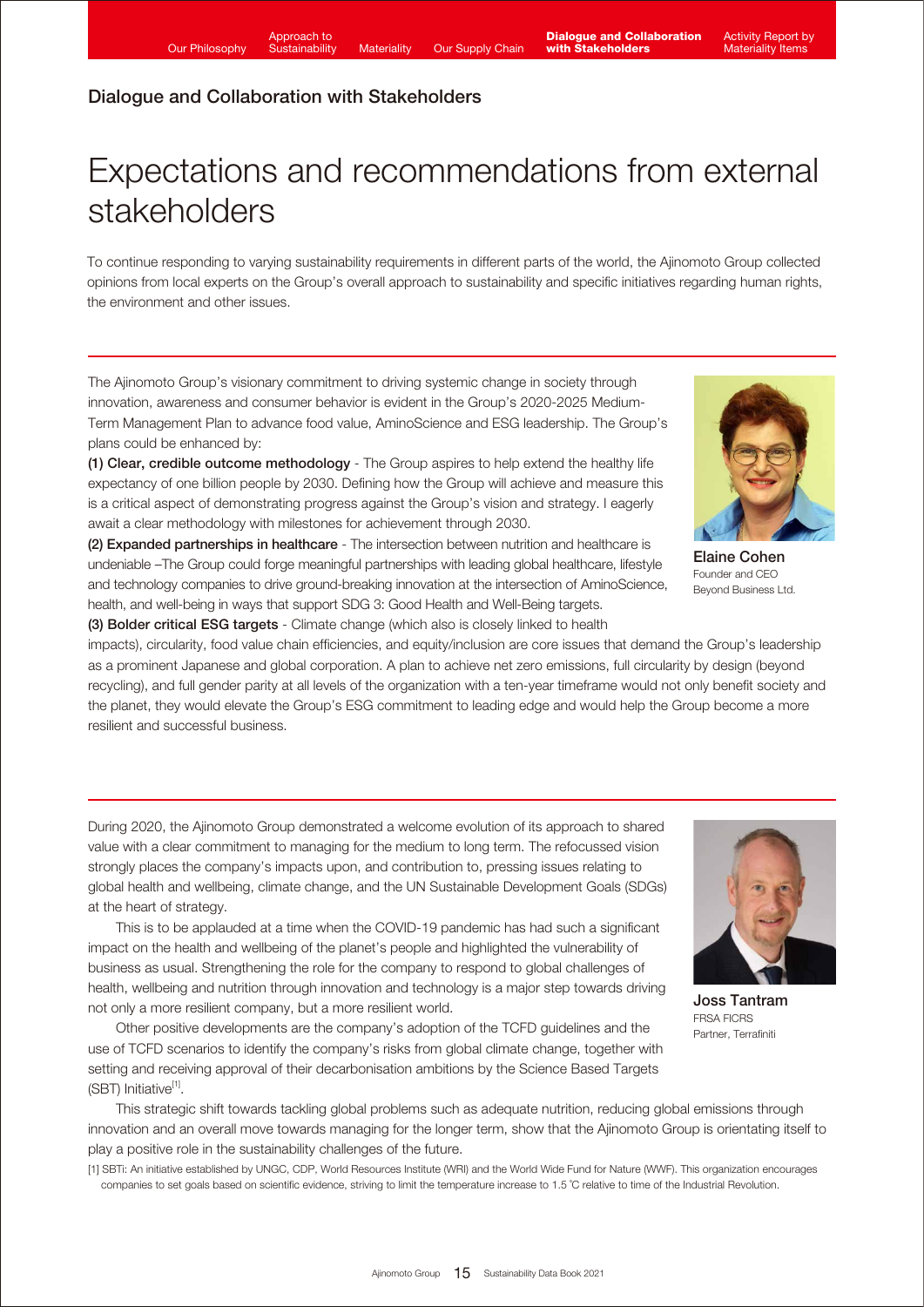While the 2020 year focused on coping with the COVID-19 pandemic, the introduction of the 2020-2025 Medium-Term Management Plan ("20-25 MTP") and the enhancements to the sustainability promotion framework, were key governance developments that will help the Ajinomoto Group to continuously increase corporate value from the perspective of sustainability. Additionally, I was pleased to see continued positive developments in several social and environmental areas including protections for migrant workers, animal welfare and climate change.

In the 20-25 MTP, I see a clear convergence around overarching societal outcomes of helping a billion people enhance healthier life and reducing the Group's environmental footprint by 50% while maintaining focus around the material ESG topics through Phase 1 (fiscal 2020-2022): Structural Reform and Phase 2 (fiscal 2023-2025): Regrowth. The 20-25 MTP clearly outlines the Group's plans to streamline the various segments of the business in order to improve profitability. I was pleased to see the articulation of the two specific strategic themes around improving health outcomes globally - "delicious salt reduction" and "protein intake optimization" - and look forward to seeing progress towards the quantitative targets for these areas in future Integrated Reports and Sustainability Data Books. The people-related investments in employee engagement, diversity and inclusion, and new ways of working, including making ASV relevant to all employees, are other important governance-related developments. Further, the appointment of the Sustainability



Celine Solsken Ruben-Salama Principal, FOR THE LONG-TERM, LLC Lecturer and Faculty Advisor, M.S. Sustainability Management Program Columbia University (NY)

Advisory Council, charged with examining and informing the Board about risks and opportunities relating to material ESG topics with a long-term view (up to 2050), is a very positive development to the sustainability promotion framework.

 During the reporting year, the Group initiated programs that enhance their focus on contributing to healthy living for humankind. In support of the "Group Shared Policy on Human Rights," the Group has made measures to protect the human rights of migrant workers in their operations and supply chain through participation in the "Japan Platform for Migrant Workers toward Responsible and Inclusive Society" (created in November 2020) and started operating the ASSC Workers Voice (AWV), a multi-language hotline which allows migrant workers in Japan to voice their concerns about the workplace and their work. I look forward to hearing about the success of this important program and future developments to extend the AWV hotline to suppliers and contract manufacturers.

 Building on the "Group Shared Policy on Better Mutual Relationships with Animals", originally launched in 2018, the Group hosted a series of round table discussions in the reporting year with external experts, as well as carried out engagements with stakeholders to inform how the Group can realize better relationships with animals. The learnings from these discussions and working groups clearly informed the revised "Group Shared Policy on Animal Welfare" that launched this year. To gain a more global outlook this topic, expanding the pool of external experts to encompass viewpoints beyond Japan is recommended.

Ambitious climate-related developments for the Group include the SBT, as well as a commitment to RE100<sup>[1]</sup>, and endorsement of TCFD. As the global economy emerges from the pandemic the urgency around transitioning to a net-zero GHG emissions economy will likely be front and center. The recovery will also focus on a shift towards circular economy for which the Group is well positioned.

[1] RE100: An international initiative pursuing the goal of procuring and using 100% renewable energy in business operations. Member companies are asked to publicly announce their goals for 100% renewable energy use in their business activities by the year 2050.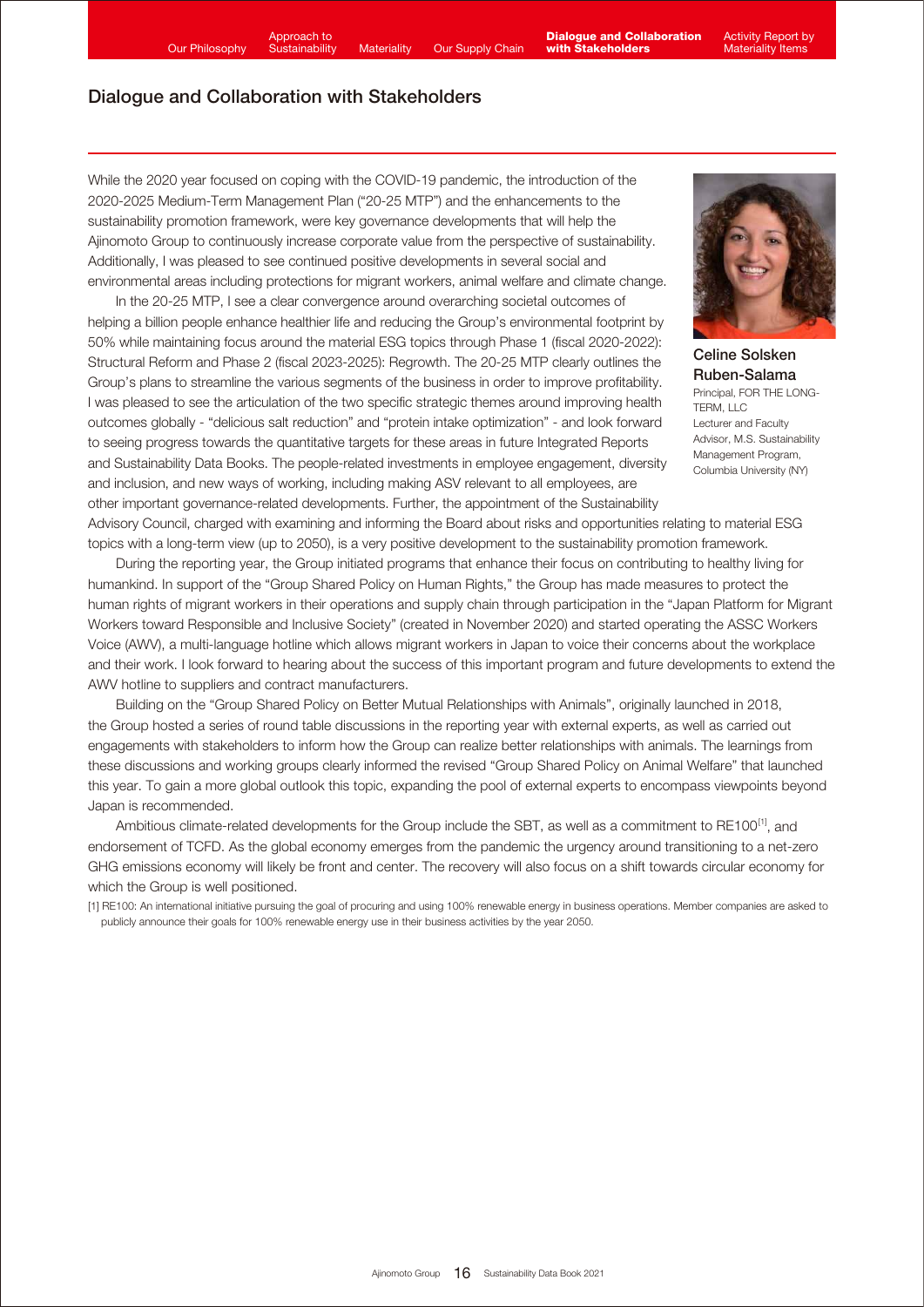welfare.

# Dialogue and Collaboration with Stakeholders

It is to the Ajinomoto Group's credit that the company has positioned itself at the leading edge of innovation receptivity, come to stakeholder interests up and down the line of the 17 UN Sustainable Development Goals. The reason this sequencing will be advantageous is that what initially seemed a short-term 2020 business continuity hiccup has quietly morphed into a historic strategic challenge. A company whose footing is less solid than the Group's will not have a pleasant decade.

 The Ajinomoto Group has kept its overall business functions well in order. Therefore, the company can unhesitatingly devote its attention full-time to the now urgent question of process adjustment to accommodate changing workforce needs and product demands in the unpredictable conditions surrounding the COVID era. Stakeholder communication internally and externally, supported by performance metrics, is the priority of the moment. Soon to come will be the follow-on challenge of embedding continuous adaptability into the corporate culture: The appearance of a static "new normal" appears unlikely in the near future.



Alex Mavro Senior Advisor to the Sasin Sustainability & Entrepreneurship Center, Chulalongkorn University (Thailand)

The world is pivoting rapidly toward decarbonization, and at the same time, conditions are worsening in the areas of marine plastic pollution, water, and ecosystems. More young people and investors are calling into question the meaning of a company's existence in these respects. The issues of a shrinking and aging population, as well as attrition in rural areas, have yet to subside in Japan, and society is taking a harsher look at how companies will deal with the COVID-19 pandemic.

 One of the strengths of the Ajinomoto Group is that it has a mechanism in place to respond rapidly at a management level to the emergence of these various risks. As a result, the company has been able to take the lead in tackling new issues such as marine plastic pollution and animal

In the future, it will be important to make swift and steady advancement and improvements

in these newly launched initiatives, and to further generate initiatives that are unique to the Group. The concepts and initiatives behind ASV have become instilled in the Group, so now I am asking the Group to make efforts in communicating and establishing cooperative relationships externally. My hope is that this will become a driving force not only for this industry, but also for

all industries, for Japanese society, and for the world at large.



Junko Edahiro President of Miraisozobu (dba For Future Company) Representative Director, e's Inc. Professor, Graduate School of Leadership and Innovation, Shizenkan University President, Institute for Studies in Happiness, Economy and Society

Despite rising ESG investment worldwide, the gravity of the crises standing between businesses and sustainability is greater than ever. These crises include COVID-19, the climate crisis, wealth inequality, human rights issues, and more. While the Ajinomoto Group and other corporate entities are making progress in their efforts, these efforts are still not enough to overcome these challenges. Companies must offer a new vision and new capabilities to accomplish their sustainability initiatives. For example, companies must not only set greater medium- to long-

term targets for CO<sub>2</sub> emission reductions and other metrics in the interest of carbon neutrality, but they must also achieve reductions as soon as possible. Even if one company implements these advanced initiatives, we will be unable to escape this global crisis so long as many more companies fail to follow suit. Businesses in the food industry have a particularly deep connection to sustainability. As a corporate entity representing Japan's food industry, the Ajinomoto Group is expected to play a role in not only in implementing model initiatives for the industry, but also in transforming the industry as a whole.



Hidemi Tomita Managing Director, Lloyd's Register Japan K.K.